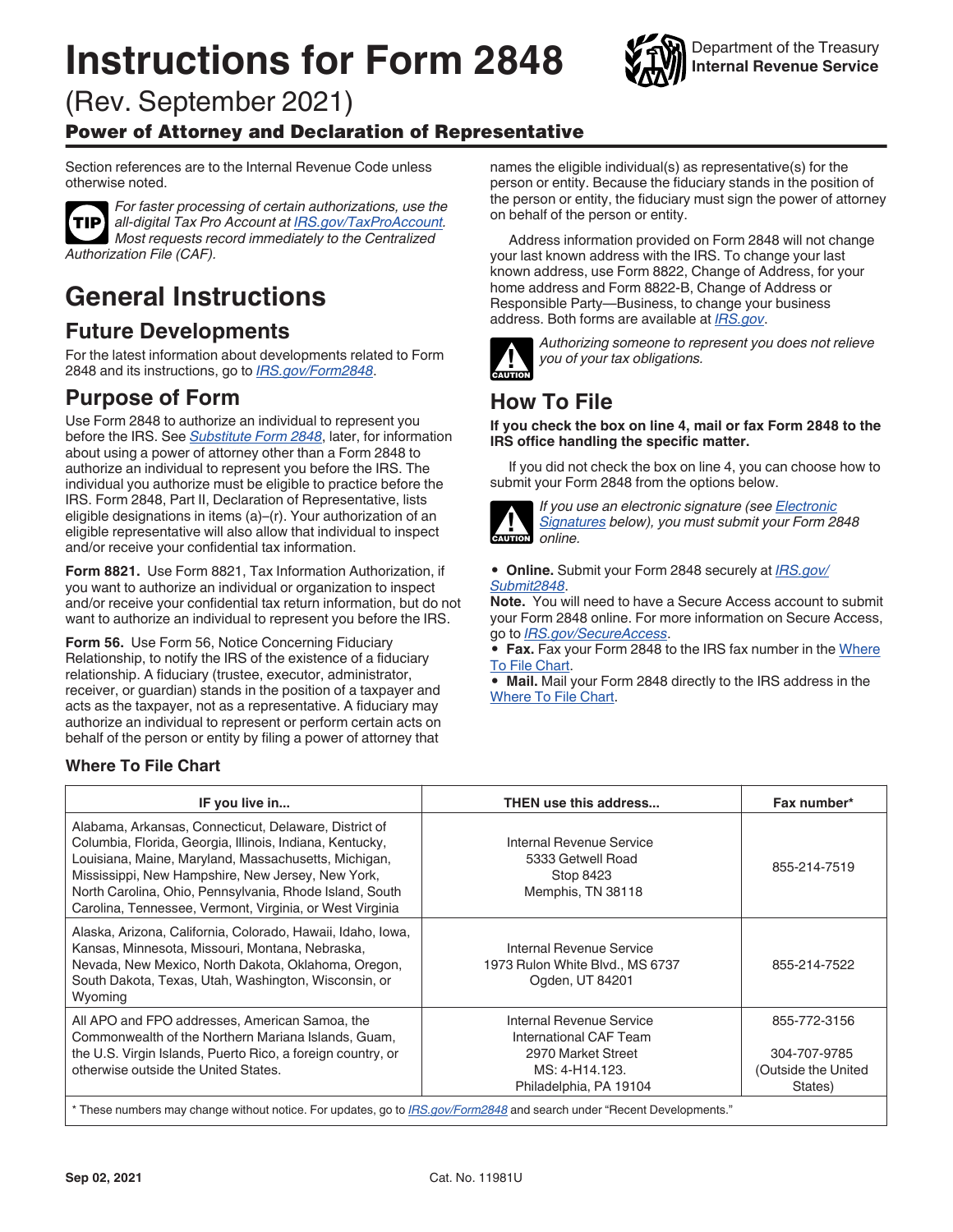### <span id="page-1-0"></span>**Electronic Signatures**

Forms 2848 with an electronic signature image or digitized image of a handwritten signature may only be submitted to the IRS online at *[IRS.gov/Submit2848](https://www.irs.gov/tax-professionals/submit-forms-2848-and-8821-online)*.

Electronic signatures appear in many forms. Acceptable electronic signature methods include:

- A typed name that is typed into the signature block;
- A scanned or digitized image of a handwritten signature that
- is attached to an electronic record;
- A handwritten signature input onto an electronic signature pad;

• A handwritten signature, mark, or command input on a display screen with a stylus device; or

• A signature created using third-party software.

**Note.** If the taxpayer electronically signs Form 2848 in a remote transaction, a third party submitting Form 2848 to the IRS on behalf of the taxpayer must attest that he or she has authenticated the taxpayer's identity. A remote transaction for an electronic signature occurs when the taxpayer is electronically signing the form and the third-party submitter isn't physically present with the taxpayer.

To authenticate an individual taxpayer's identity for remote transactions, the third party must:

1. Inspect a valid government-issued photo identification (ID) and compare the photo to the taxpayer via a self-taken picture of the taxpayer or video conferencing. Examples of government-issued photo ID include a driver's license, employer ID, school ID, state ID, military ID, national ID, voter ID, visa, or passport;

2. Record the name, social security number (SSN) or individual taxpayer identification number (ITIN), address, and date of birth of the taxpayer; and

3. Verify the taxpayer's name, address, and SSN or ITIN through secondary documentation, such as a federal or state tax return, IRS notice or letter, social security card, or credit card or utility statement. For example, if a taxpayer changed their address in 2020, a 2019 tax return can be used to verify the taxpayer's name and taxpayer identification number, and a recent utility statement to verify the taxpayer's address.

To authenticate a business entity taxpayer's identity for remote transactions, the third party must:

1. Confirm through documentation that the individual who is signing the form has authority to sign on behalf of the taxpayer. See *[Line 7. Taxpayer Declaration and Signature](#page-6-0)*, later, to determine who has this authority.

2. Inspect a valid government-issued photo ID of the individual authorized to sign on behalf of the taxpayer (for example, corporate officer, partner, guardian, tax matters partner, partnership representative (PR) (or designated individual (DI), if applicable), executor, receiver, administrator, trustee) and compare the photo to the authorized individual via a self-taken picture of the authorized individual or video conferencing. Examples of a government-issued photo ID include a driver's license, employer ID, school ID, state ID, military ID, national ID, voter ID, visa, or passport.

3. Record the name, employer identification number (EIN), and address of the business entity taxpayer.

4. Verify the business entity taxpayer's name, EIN, and address through secondary documentation, such as a tax information reporting form (for example, W-2, 1099, etc.), IRS notice or letter, or utility statement.

If Form 2848 is electronically signed in a remote transaction, the third party must authenticate the signing individual's identity and, in the case of an entity taxpayer, must authenticate the

relationship between the entity taxpayer and the individual signing on behalf of the taxpayer, unless the third party has personal knowledge allowing the third party to authenticate this information (for example, through a previous business relationship; a personal relationship, such as an immediate family member; or a similar relationship, such as between an employer and an employee).

### **Authority Granted**

Except as specified below or in other IRS guidance, this power of attorney authorizes the listed representative(s) to inspect and/or receive confidential tax information and to perform all acts (that is, sign agreements, consents, waivers, or other documents) that you can perform with respect to matters described in the power of attorney. Representatives are not authorized to endorse or otherwise negotiate any check (including directing or accepting payment by any means, electronic or otherwise, into an account owned or controlled by the representative or any firm or other entity with whom the representative is associated) issued by the government in respect of a federal tax liability. Additionally, unless specifically provided in the power of attorney, this authorization does not include the power to substitute or add another representative, the power to sign certain returns, the power to execute a request for disclosure of tax returns or return information to a third party, or to access IRS records via an Intermediate Service Provider. Representatives are not authorized to sign Form 907, Agreement to Extend the Time to Bring Suit, unless language to cover the signing is added on line 5a. See *[Line 5a. Additional](#page-5-0) [Acts Authorized](#page-5-0)*, later, for more information regarding specific authorities.

**Note.** The power to sign tax returns may be granted only in limited situations. See *[Line 5a. Additional Acts Authorized](#page-5-0)*, later, for more information.

#### **Special Rules and Requirements for Unenrolled Return Preparers**

An unenrolled return preparer is an individual other than an attorney, CPA, enrolled agent, enrolled retirement plan agent, or enrolled actuary who prepares and signs a taxpayer's return as the paid preparer, or who prepares a return but is not required (by the instructions to the return or regulations) to sign the return.

**Limited representation rights.** Unenrolled return preparers may only represent taxpayers before revenue agents, customer service representatives, or similar officers and employees of the Internal Revenue Service (including the Taxpayer Advocate Service) during an examination of the tax period covered by the tax return they prepared and signed (or prepared if there is no signature space on the form). Unenrolled return preparers cannot represent taxpayers, regardless of the circumstances requiring representation, before appeals officers, revenue officers, attorneys from the Office of Chief Counsel, or similar officers or employees of the Internal Revenue Service or the Department of the Treasury. Unenrolled return preparers cannot execute closing agreements, extend the statutory period for tax assessments or collection of tax, execute waivers, execute claims for refund, or sign any document on behalf of a taxpayer.

**Representation requirements.** Unenrolled return preparers must possess a valid and active Preparer Tax Identification Number (PTIN) to represent a taxpayer before the IRS, and must have been eligible to sign the return or claim for refund under examination.

For returns prepared and signed after December 31, 2015, the unenrolled return preparer must also possess (1) a valid Annual Filing Season Program Record of Completion for the calendar year in which the tax return or claim for refund was prepared and signed, and (2) a valid Annual Filing Season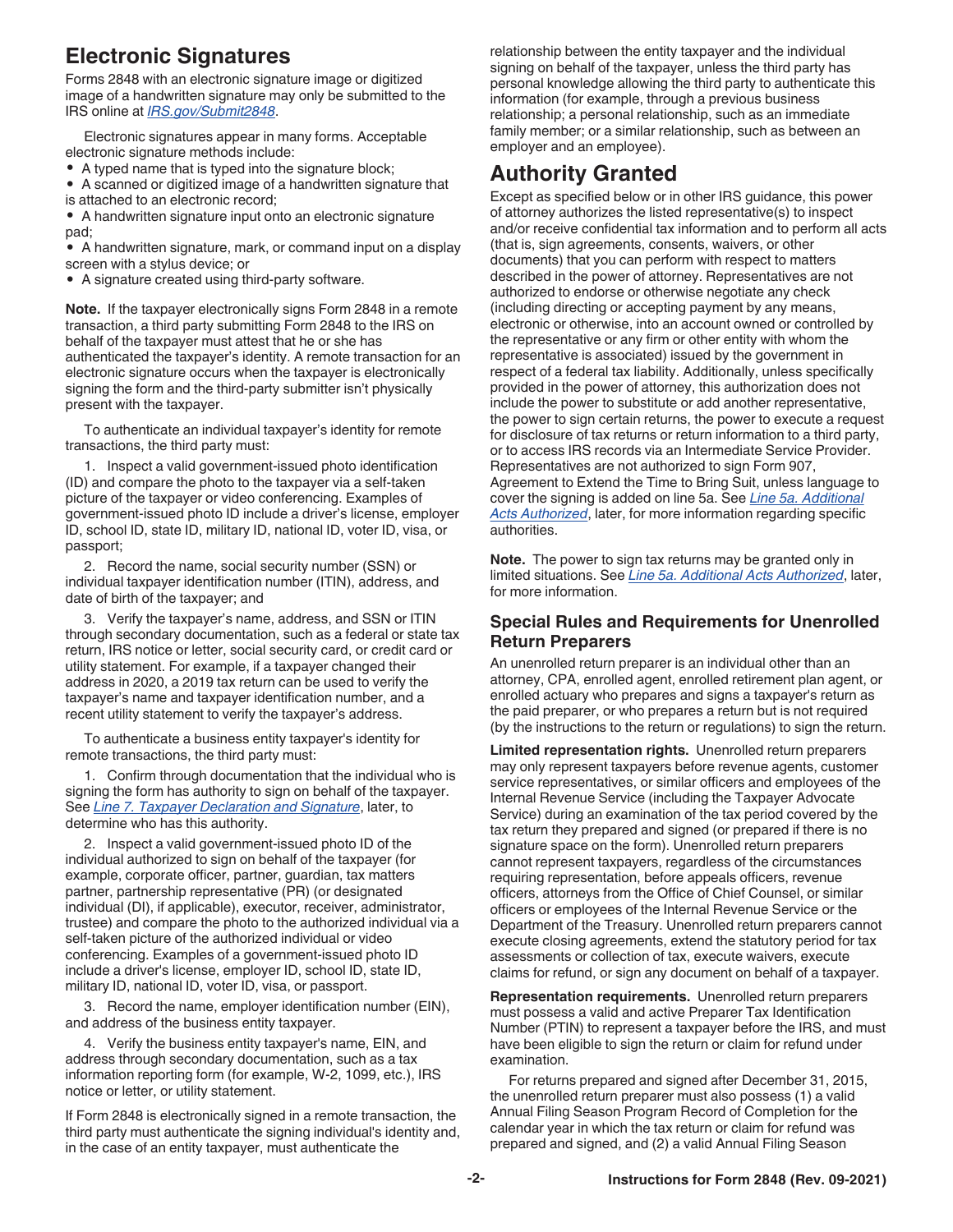<span id="page-2-0"></span>Program Record of Completion for the year or years in which the representation occurs. (An Annual Filing Season Program Record of Completion is not required for returns prepared and signed before January 1, 2016.)

If an unenrolled return preparer does not meet all of the representation requirements, you may authorize the unenrolled return preparer to inspect and/or receive your tax information by filing a Form 8821. Filing a Form 8821 will not authorize the unenrolled return preparer to represent you.

For more information about the IRS Annual Filing Season Program, go to *[IRS.gov/Tax-Professionals/Annual-Filing-](https://www.irs.gov/tax-professionals/annual-filing-season-program)[Season-Program](https://www.irs.gov/tax-professionals/annual-filing-season-program)*. Also see Pub. 947, Practice Before the IRS and Power of Attorney.

### **Revocation of Power of Attorney/ Withdrawal of Representative**

**Revocation of a power of attorney.** If you want to revoke a previously executed power of attorney and do not want to name a new representative, you must write "REVOKE" across the top of the first page with a current signature and date below this annotation. You must then mail or fax a copy of the power of attorney with the revocation annotation to the IRS, using the [Where To File Chart,](#page-0-0) or if the power of attorney is for a specific matter, to the IRS office handling the matter.

If you do not have a copy of the power of attorney you want to revoke, you must send the IRS a statement of revocation that indicates the authority of the power of attorney is revoked, lists the matters and years/periods, and lists the name and address of each recognized representative whose authority is revoked. You must sign and date this statement. If you are completely revoking authority, write "revoke all years/periods" instead of listing the specific matters and years/periods.

**Withdrawal by representative.** If your representative wants to withdraw from representation, he or she must write "WITHDRAW" across the top of the first page of the power of attorney with a current signature and date below the annotation. Then, he or she must provide a copy of the power of attorney with the withdrawal annotation to the IRS in the same manner described in *Revocation of a power of attorney*, earlier.

If your representative does not have a copy of the power of attorney he or she wants to withdraw, he or she must send the IRS a statement of withdrawal that indicates the authority of the power of attorney is withdrawn, lists the matters and years/ periods, and lists the name, taxpayer identification number, and address (if known) of the taxpayer. The representative must sign and date this statement.

### **Substitute Form 2848**

The IRS will accept a power of attorney other than Form 2848 provided the document satisfies the requirements for a power of attorney. See Pub. 216, Conference and Practice Requirements, and 26 CFR 601.503(a). These alternative powers of attorney cannot, however, be recorded on the CAF unless you attach a completed Form 2848. See *[Line 4. Specific Use Not Recorded](#page-4-0) [on the CAF](#page-4-0)*, later, for more information. You are not required to sign Form 2848 when you attach it to an alternative power of attorney that you have signed, but your representative must sign the form in Part II, Declaration of Representative. See Pub. 216 and 26 CFR 601.503(b)(2).

For more information, see *Non-IRS powers of attorney* under *When Is a Power of Attorney Required?* in Pub. 947.

### **Representative Address Change**

If the representative's address has changed, the IRS does not require a new Form 2848. The representative can send a written notification that includes the new information and the

representative's signature to the location where you filed the Form 2848.

### **Additional Information**

For additional information concerning practice before the IRS, see:

• Treasury Department Circular No. 230, Regulations Governing Practice before the Internal Revenue Service (Circular 230); and

• Pub. 216, Conference and Practice Requirements. For general information about taxpayer rights, see Pub. 1, Your Rights as a Taxpayer, or visit *[IRS.gov/TBOR](https://www.irs.gov/tbor)*.

Low Income Taxpayer Clinics (LITCs) are independent from the IRS and may be able to help you. LITCs represent low-income taxpayers before the IRS and in court. LITCs can help taxpayers who speak English as a second language. Services are provided for free or a small fee to eligible taxpayers. To find a clinic near you, visit *[TaxpayerAdvocate.IRS.gov/litcmap](https://www.irs.gov/advocate/low-income-taxpayer-clinics/low-income-taxpayer-clinic-map)* or see Pub. 4134, *[Low](https://www.irs.gov/pub/irs-pdf/p4134.pdf)* 

*[Income Taxpayer Clinic List](https://www.irs.gov/pub/irs-pdf/p4134.pdf)*.

# **Specific Instructions**

#### **Part I. Power of Attorney**

#### **Line 1. Taxpayer Information**

Enter the information requested about you. Do not enter information about any other person, including your spouse, except as stated in the specific instructions below.

Address information provided on Form 2848 will not change your last known address with the IRS. To change your last known address, use Form 8822 for your home address and Form 8822-B to change your business address.

**Individuals.** Enter your name, SSN, ITIN, and/or employer identification number (EIN), if applicable, and your street address or post office box. Do not enter your representative's address or post office box. If you file a tax return that includes a sole proprietorship business (Schedule C (Form 1040)) and you are authorizing the listed representative(s) to represent you for your individual and business tax matters, including employment tax liabilities, enter both your SSN (or ITIN) and your business EIN as your taxpayer identification numbers. If you, your spouse, or former spouse are submitting powers of attorney in connection with a joint return that you filed, you must each submit separate Forms 2848 even if you are authorizing the same representative(s) to represent you.

**Partnerships subject to the Centralized Partnership Audit Regime under BBA.** Enter the name of the PR of the BBA partnership executing the power of attorney to reflect the PR's relationship to the BBA partnership entity. Also, enter the address and TIN of the BBA partnership. Do not enter the TIN of the PR or DI.

The following examples demonstrate how line 1 should be completed.

*Example 1: John Fox is an individual and the PR for ABC*  **Partnership.** John Fox as partnership representative for: ABC Partnership 1000 Main Street, Anytown, NY 00000

*Example 2: XYZ, LLC, an entity, is the PR with an appointed DI as required for ABC Partnership.* XYZ, LLC as partnership representative for: ABC Partnership 1000 Main Street, Anytown, NY 00000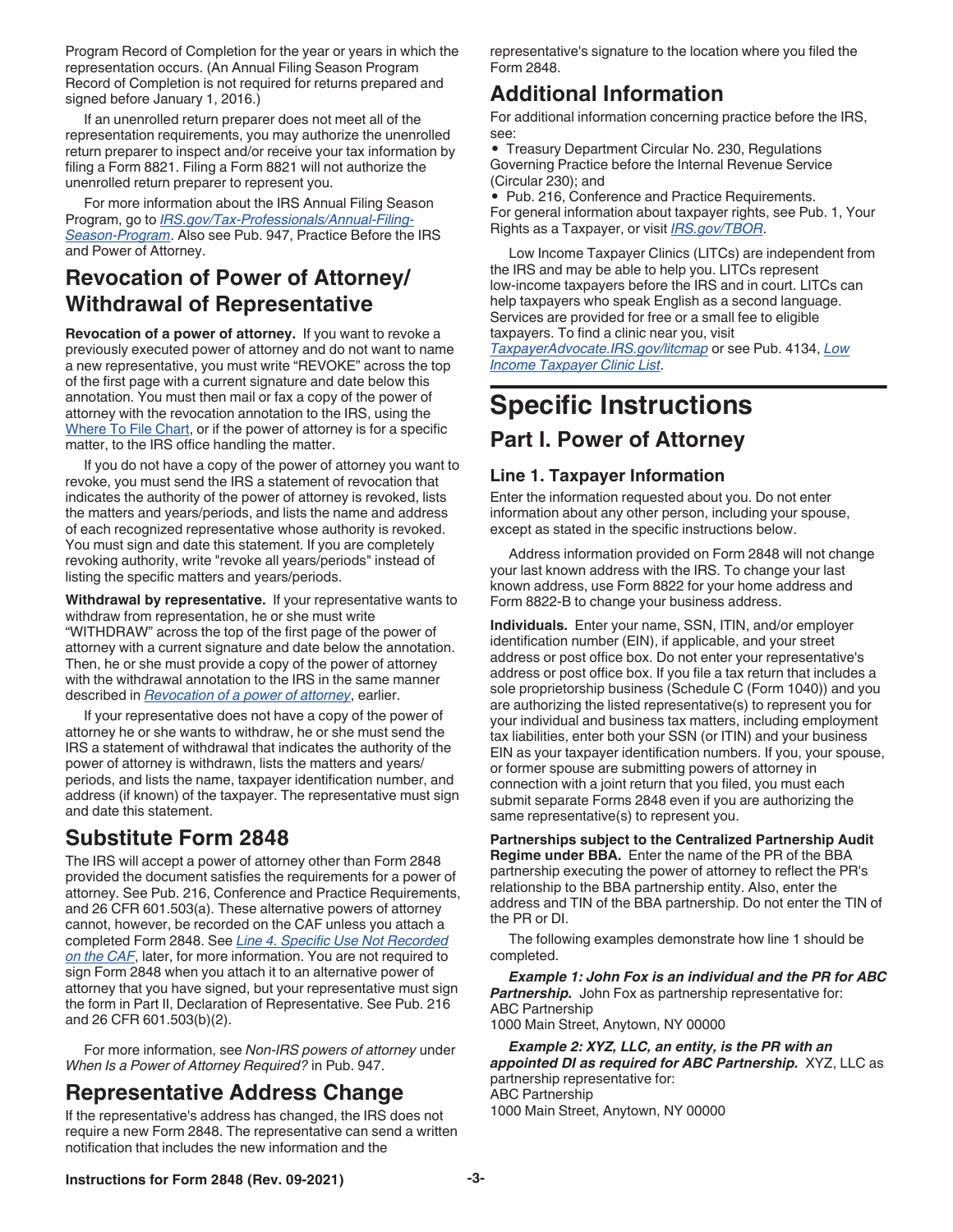In all instances, the TIN block should be completed with the TIN of the partnership, and not that of the partnership representative or designated individual.

**Corporations, associations, or partnerships (not subject to TEFRA or BBA).** Enter the name, EIN, and business address. If you are preparing this form for corporations filing a consolidated tax return (Form 1120) and the representation concerns matters related to the consolidated return, do not attach a list of subsidiaries to this form. Only the parent corporation information is required on line 1. Also, for line 3 list only Form 1120 in the "Tax Form Number" column. A subsidiary must file its own Form 2848 for returns that must be filed separately from the consolidated return, such as Form 720, Quarterly Federal Excise Tax Return; Form 940, Employer's Annual Federal Unemployment (FUTA) Tax Return; and Form 941, Employer's QUARTERLY Federal Tax Return.

**Exempt organizations.** Enter the name, address, and EIN of the exempt organization.

**Trusts.** Enter the name, title, and address of the trustee, and the name and EIN of the trust.

**Deceased individuals.** For Form 1040, enter the name and SSN (or ITIN) of the decedent and the name, title, and address of the decedent's executor or personal representative.

**Estates.** Enter the name of the decedent and the name, title, and address of the decedent's executor or personal representative. For Forms 706, enter the decedent's SSN (or ITIN) for the taxpayer identification number. For all other IRS forms, enter the estate's EIN for the taxpayer identification number, or, if the estate does not have an EIN, enter the decedent's SSN (or ITIN).

**Gifts.** Enter the name, address, and SSN (or ITIN) of the donor.

**Employee plans.** Enter the name, address, and EIN or SSN of the plan sponsor. Also, enter the three-digit plan number. If the plan's trust is under examination, see *Trusts* above. If both the plan and trust are authorizing the same representative, separate Forms 2848 are required.

**Tax-advantaged bonds.** Enter the bond issuer's name and address. For others (for example, a conduit borrower), follow the form instructions. For additional instructions specific to third-party authorization forms regarding tax-advantaged bonds, go to *[IRS.gov/Forms2848and8821](https://www.irs.gov/tax-exempt-bonds/forms-2848-and-8821-for-tax-advantaged-bonds)*.

#### **Line 2. Representative(s)**

Enter the full name and mailing address of your representative(s). You may only name individuals who are eligible to practice before the IRS as representatives. Use the identical full name on all submissions and correspondence. If you want to name more than four representatives, write "See attached for additional representatives" in the space to the right of line 2 and attach an additional Form(s) 2848.

If you want to authorize your representative to receive copies of all notices and communications sent to you by the IRS, you must check the box provided under the representative's name and address. **You may not designate more than two representatives on Form 2848 (or designees on a Form 8821) to receive copies of notices and communications sent to you by the IRS for the same matter(s).** Do not check the box if you do not want copies of notices and communications sent to your representative(s).

**Note.** Representatives will not receive forms, publications, and other related materials with the correspondence.

Enter the nine-digit CAF number for each representative. If the IRS has not assigned a CAF number to the representative, enter "None," and the IRS will issue one directly to the

representative. The CAF number is a unique nine-digit identification number (not the SSN, EIN, PTIN, or enrollment card number) that the IRS assigns to representatives. The CAF number is not an indication of authority to practice. The representative should use the assigned CAF number on all future powers of attorney. The IRS will not assign CAF numbers for employee plan status determinations or exempt organization application requests.

If your representative cannot remember his or her CAF number, they may contact the Practitioner Priority Service (PPS) at 866-860-4259. PPS will assist your representative in retrieving the assigned CAF number.

Enter the PTIN, if applicable, for each representative. If the IRS has not assigned a PTIN, but the representative has applied for one, write "applied for" on the line. Unenrolled return preparers must possess a valid PTIN to represent a taxpayer before the IRS.

Check the appropriate box to indicate if the representative's address, telephone number, or fax number is new since the IRS issued the CAF number.

The post-employment restrictions in 18 U.S.C. 207 and Circular 230, section 10.25, apply to a representative who is a former employee of the federal government. The Treasury Inspector General for Tax Administration may enforce criminal penalties for violations of the restrictions, and the Office of Professional Responsibility may take disciplinary action against the practitioner.

**Qualifying students or law graduates in LITCs and STCPs.**  You must list the lead attorney or CPA as a representative. List the lead attorney or CPA first on line 2, then the student or law graduate on the next line. Also see *[Part II. Declaration of](#page-6-0) [Representative](#page-6-0)*, later.

#### **Line 3. Acts Authorized**

In order for the power of attorney to be valid, you must enter the description of the matter, the tax form number (where applicable), and the year(s) or period(s) (where applicable). For example, you may list "Income, 1040" for calendar year "2019" and "Excise, 720" for "2019" (this entry covers all quarters in 2019). You may list consecutive multiple years or a series of inclusive periods, including quarterly periods, by using "through," "thru," or a hyphen. For example, "2018 thru 2020" or "2nd 2018– 3rd 2019." For fiscal years, enter the ending year and month, using the YYYYMM format. For a short tax period, enter the beginning and ending dates of the short period (for example, 01/01/2017–02/05/2017). Do not use a general reference such as "All years," "All periods," or "All taxes." The IRS will return any power of attorney with a general reference.

Representation only applies for the years or periods listed on line 3. List on line 3 only tax forms directly related to the taxpayer listed on line 1.

You may list the current year/period and any tax years or periods that have already ended as of the date you sign the power of attorney. You may also list future tax years or periods. **However, the IRS will not record on the CAF system future tax years or periods listed that exceed 3 years from December 31 of the year that the IRS receives the power of attorney.** You must enter the description of the matter, the tax form number, and the future year(s) or period(s). If the matter relates to estate tax, enter the decedent's date of death instead of the year or period. If the matter relates to an employee plan, include the plan number in the description of the matter.

If the matter is not a tax matter, or if the tax form number or years or periods do not apply to the matter (for example, representation for a penalty; filing a request for a ruling or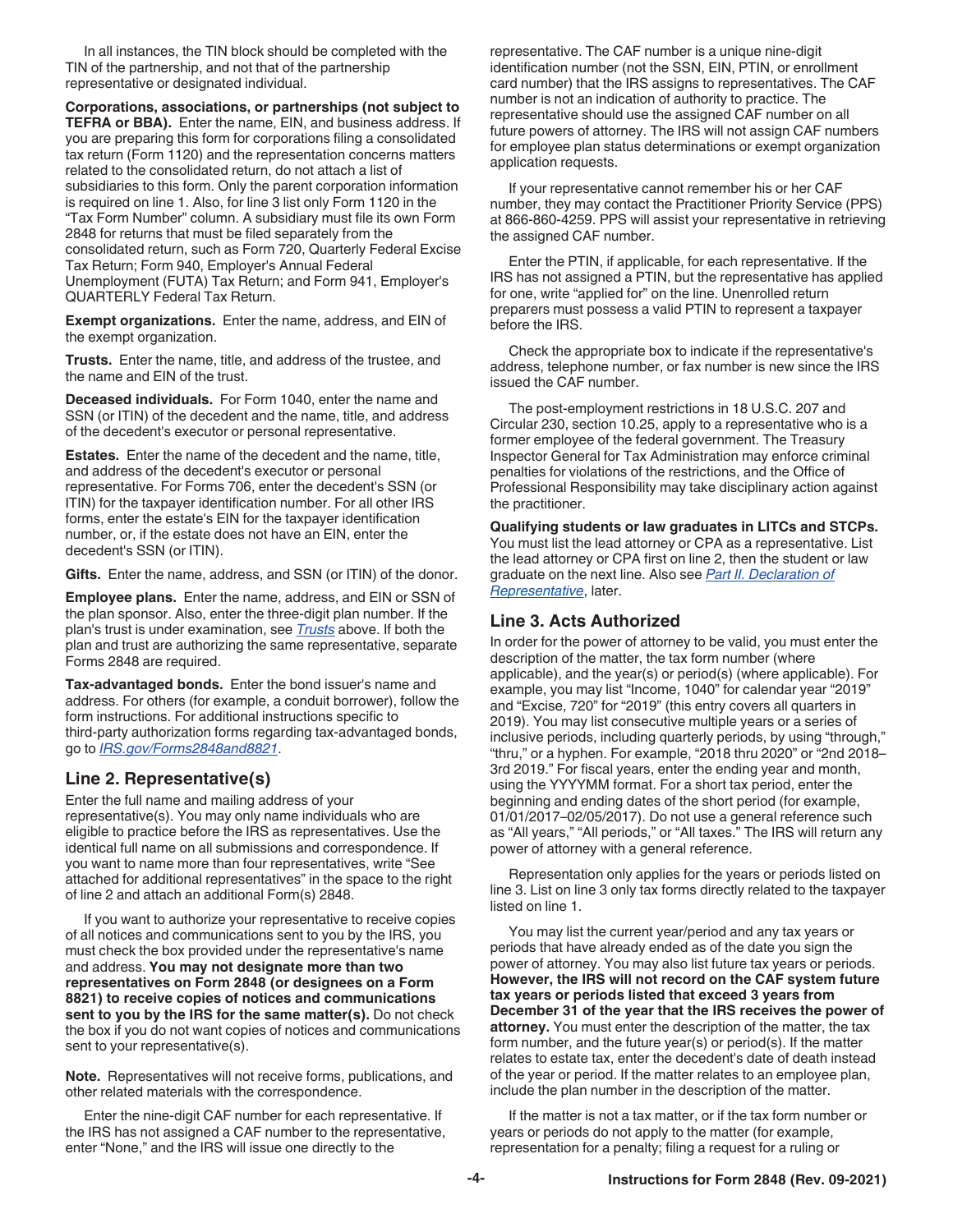<span id="page-4-0"></span>determination letter; Application for Award for Original Information under section 7623; Closing Agreement on Final Determination Covering Specific Classification Settlement Program (CSP); Form 8952, Application for Voluntary Classification Settlement Program (VCSP); Report of Foreign Bank and Financial Accounts (FBAR); or Freedom of Information Act (FOIA)), specifically describe the matter to which the power of attorney pertains (including, if applicable, the name of the employee benefit plan) and enter "Not Applicable" in the appropriate column(s).

*Centralized Partnership Audit Regime (BBA).* For powers of attorney related to the centralized partnership audit regime, enter "Centralized Partnership Audit Regime (BBA)" in the "Description of Matter" column on line 3, then enter the form number (for example, 1065) and tax year in the appropriate column(s).

Partnerships under the Centralized Partnership Audit Regime are required to designate a partnership representative for each tax year. The designation must be made on the partnership return for the partnership tax year to which the designation relates. Form 2848 is not used to designate a partnership representative. For more information on designating a partnership representative, see Form 8979, Partnership Representative Revocation, Designation, and Resignation, and its instructions. Form 2848 is used by the PR to appoint a power of attorney to act on its behalf in its capacity as the PR of the BBA partnership. Because a partnership representative is required to be designated for each tax year, it is recommended that a separate Form 2848 be completed for each tax year a particular PR would like to appoint a power of attorney.

**Note.** A Form 2848 for a future year **will not be allowed**  because a partnership representative would not have been designated in a filed Form 1065.

**Partnerships that are not subject to TEFRA or have elected out of the BBA and S corporations.** For powers of attorney related to a return of partnership income or S corporation income, enter "Income including pass-through items" in the "Description of Matter" column on line 3, then enter the form number (for example, 1065 or 1120-S) and tax year in the appropriate columns.

**Civil penalty representation (including the trust fund recovery penalty) and representation for certain healthcare-related payments.** Unless you specifically provide otherwise on line 5b, your authorization of tax matters on line 3 includes representation for penalties, payments, and interest related to a specific tax return. However, if the penalty or payment is not related to a return, you must enter "Civil Penalty," "Section 4980H Shared Responsibility Payment," or otherwise describe the specific penalty or payment for which you are authorizing representation in the "Description of Matter" column on line 3.

**Example 1.** Joann prepares Form 2848 authorizing Margaret to represent her before the IRS in connection with the examination of her 2018 and 2019 Forms 1040. Margaret is authorized to represent Joann regarding the accuracy-related penalty that the revenue agent is proposing for the 2018 tax year.

*Example 2.* Diana authorizes John to represent her in connection with her Forms 941 and W-2 for 2019. John is authorized to represent her in connection with the penalty for failure to file Forms W-2 that the revenue agent is proposing for 2019.

**Example 3.** Diana only authorizes John to represent her in connection with her Form 1040 for 2019. John is not authorized to represent Diana when the revenue agent proposes a trust fund recovery penalty against her in connection with the employment taxes owed by her closely held corporation.

If you are authorizing your representative to represent you *only with respect to penalties and interest due on the penalties*, enter "Civil Penalty" in the "Description of Matter" column and the year(s) or period(s) to which the penalty applies in the "Year(s) or Period(s)" column. Enter "Not Applicable" in the "Tax Form Number" column. You do not have to enter the specific penalty.

**Note.** If the taxpayer is subject to penalties related to an individual retirement account (IRA) (for example, a penalty for excess contributions), enter "IRA Civil Penalty" on line 3.

**Representation for joint tax returns matters.** Spouses who filed a joint individual income tax return (or returns) must execute their own separate power of attorney on Form 2848. If the matter described on line 3 is your joint income tax liability, but you also want your representative to represent you for any separate matter(s), you must describe the other matter(s) on line 3 (for example, a gift tax matter).

*Innocent spouse relief.* For joint returns, section 6015 provides relief from joint and several liability. If you want to authorize your representative to represent you for innocent spouse relief, you must specify your intention, such as by entering "Innocent Spouse Relief" in the "Description of Matter" column on line 3, entering "Form 8857" in the "Tax Form Number" column, or attaching an executed Form 8857, Request for Innocent Spouse Relief, to Form 2848. For example, if you and your spouse or former spouse filed joint returns (Forms 1040) for tax years 2018 and 2019, and you want your representative to represent you for your income tax liability generally and for innocent spouse relief for both tax years, you may list "Income" (as the matter), "Forms 1040 and 8857" (as the tax form numbers), and "2018, 2019" (as the applicable tax years).

If you describe innocent spouse relief on line 3, your representative may sign Form 8857 for you. If you do not describe innocent spouse relief on line 3, and Form 8857 is attached to Form 2848, you must sign Form 8857; your representative may not sign the form for you.

**Note.** If you did not file a joint return, innocent spouse relief may also be available under section 66, if you were a resident of a community property state and you believe you should not be responsible for the tax attributable to an item of community income. Use Form 8857 to request this type of innocent spouse relief. Follow the instructions above for completing line 3 of Form 2848 and for signing Form 8857.

For more information about completing Form 2848 in joint return situations, see *How Do I Fill Out Form 2848?* in Pub. 947. For more information about innocent spouse relief, go to *[IRS.gov/Businesses/Small-Businesses-Self-Employed/](https://www.irs.gov/businesses/small-businesses-self-employed/innocent-spouse-relief) [Innocent-Spouse-Relief](https://www.irs.gov/businesses/small-businesses-self-employed/innocent-spouse-relief)*. Also see Pub. 971, Innocent Spouse Relief.

#### **Line 4. Specific Use Not Recorded on the CAF**

Generally, the IRS records powers of attorney on the CAF system. The CAF system is a computer file system containing information regarding the authority of individuals appointed under powers of attorney. The system gives IRS personnel quicker access to authorization information without requesting the original document from the taxpayer or representative. However, a specific-use power of attorney is a one-time or specific-issue grant of authority to a representative or is a power of attorney that does not relate to a specific tax period (except for civil penalties) that the IRS does not record on the CAF. Examples of specific uses not recorded include but are not limited to:

• Requests for a private letter ruling or technical advice (see Rev. Proc. 2021-1, or the latest annual update, available on *[IRS.gov](https://www.irs.gov/)*);

• Applications for an EIN;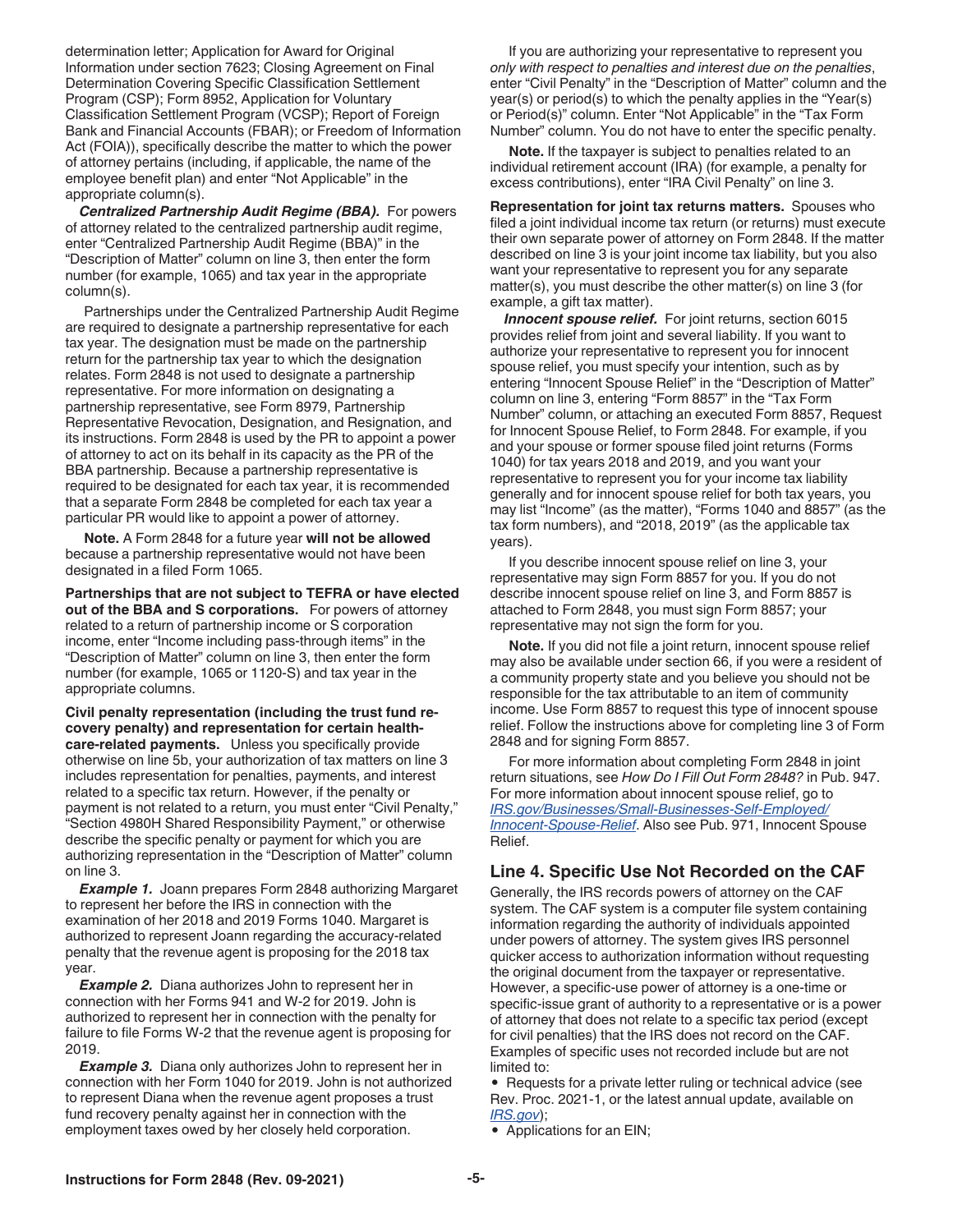<span id="page-5-0"></span>• Claims filed on Form 843, Claim for Refund and Request for Abatement;

• Corporate dissolutions;

• Circular 230 Disciplinary Investigations and Proceedings;

• Requests to change accounting methods or periods;

• Applications for recognition of exemption under sections 501(c)(3), 501(a), or 521 (Forms 1023, 1024, or 1028);

• Request for a determination of the qualified status of an employee benefit plan (Forms 5300, 5307, 5316, or 5310);

• Applications for an ITIN filed on Form W-7, Application for IRS Individual Taxpayer Identification Number;

• Applications for an exemption from self-employment tax filed on Form 4361, Application for Exemption From Self-Employment Tax for Use by Ministers, Members of Religious Orders and Christian Science Practitioners;

• Application for Award for Original Information under section 7623;

• Voluntary submissions under the Employee Plans

Compliance Resolution System (EPCRS); and

• Freedom of Information Act (FOIA) requests.

Briefly and clearly describe the specific-use issue or matter on line 3, using the above list (if applicable) as a guide. For example, if the matter is an EIN application, you may list "EIN Application" in the "Description of Matter" column of line 3, "Form SS-4" in the "Tax Form Number" column, and "Not Applicable" in the "Year(s) or Period(s)" column.

Check the box on line 4 if the power of attorney is for a specific use or issue that the IRS will not record on the CAF. If you check the box on line 4, the representative should mail or fax the power of attorney to the IRS office handling the matter. Otherwise, the representative should bring a copy of the power of attorney to each meeting with the IRS.

A specific-use power of attorney will not revoke any prior powers of attorney recorded on the CAF or provided to the IRS in connection with an unrelated specific matter.

#### **Line 5a. Additional Acts Authorized**

Use line 5a to modify the acts that your named representative(s) can perform. Check the box for the additional acts authorized and provide details in the space provided (if applicable).

**Authority to access electronic IRS records via Intermediate Service Providers.** Your representative is not authorized to use an Intermediate Service Provider to retrieve your confidential tax information indirectly from the IRS *unless you check the box on line 5a*. If you do not authorize the use of an Intermediate Service Provider, your representative can obtain your tax information directly from the IRS by using the IRS e-Services Transcript Delivery System.

Intermediate Service Providers are privately owned companies that offer subscriptions to their software and/or services that your authorized representative can use to retrieve, store, and display your tax return data (personal or business) instead of your representative obtaining your tax information directly from the IRS through the IRS e-Services Transcript Delivery System. Intermediate Service Providers are independent of, and not affiliated in any way with, the IRS. The IRS has no involvement in your representative's preference to obtain your tax information directly from the IRS or use an Intermediate Service Provider to indirectly obtain your tax information from the IRS.

**Substituting or adding a representative.** Your representative cannot substitute or add another representative unless you provide your written permission or specifically delegate this authority to your representative by checking the box on line 5a. If authorized, your representative can send in a new Form 2848 to substitute or add another representative(s). Your representative must sign the new Form 2848 on your behalf, and submit it to the appropriate IRS office with a copy of your written permission or the original Form 2848 that delegated the authority to substitute or add another representative.

**Disclosure of returns to a third party.** A representative cannot execute consents that will allow the IRS to disclose your tax return or return information to a third party unless you specifically delegate this authority to the representative by checking the box on line 5a.

**Authority to sign your return.** Treasury Regulations section 1.6012-1(a)(5) permits another person to sign an income tax return for you only in these circumstances: (a) Disease or injury,

(b) Continuous absence from the United States (including absence from Puerto Rico) for a period of at least 60 days prior to the date required by law for filing the return, or

(c) Specific permission is requested of and granted by the IRS for other good cause.

The IRS may grant authority to sign your income tax return to (1) your representative, or (2) an agent (a person other than your representative).

*Authorizing your representative.* Check the box on line 5a authorizing your representative to sign your income tax return and include the following statement on the lines provided: "This power of attorney is being filed pursuant to 26 CFR 1.6012-1(a) (5), which requires a power of attorney to be attached to a return if a return is signed by an agent by reason of *[enter the specific reason listed under (a), (b), or (c) under* Authority to sign your return *above]*."

*Authorizing an agent.* To authorize an agent who is not your representative, you must do all four of the following.

- 1. Complete lines 1–3.
- 2. Check the box on line 4.

3. Check the box on line 5a titled "Sign a return" and write the following statement on the lines provided:

"This power of attorney is being filed pursuant to 26 CFR 1.6012-1(a)(5), which requires a power of attorney to be attached to a return if a return is signed by an agent by reason of *[enter the specific reason listed under (a), (b), or (c) under*  Authority to sign your return *above]*. No other acts on behalf of the taxpayer are authorized."

4. Sign and date the form. If your agent e-files your return, he or she should attach Form 2848 to Form 8453, U.S. Individual Income Tax Transmittal for an IRS *e-file* Return, and mail it to the address in the instructions for Form 8453. If your agent files a paper return, he or she should attach Form 2848 to your return. See *[Line 7. Taxpayer Declaration and Signature](#page-6-0)*, later, for more information on signatures. The agent does not complete Part II of Form 2848.

**Other.** List any other acts you want your representative to be able to perform on your behalf.

*For partnership tax years beginning after December 31, 2017, the Bipartisan Budget Act of 2015, which repealed*  **z** 2017, the Bipartisan Budget Act of 2015, which repealed a the TEFRA partnership audit and litigation procedures *and the rules applicable to electing large partnerships and replaced them with a new centralized partnership audit regime, has eliminated the role of "tax matters partner" and replaced it with "partnership representative." Pursuant to Treasury Regulations section 301.9100-22, certain partnerships can elect to have the new regime apply to partnership returns for tax years beginning after November 2, 2015, and before January 1, 2018.*

**Tax matters partner (TMP).** For partnership tax years beginning prior to January 1, 2018, the TMP is authorized to perform various acts under TEFRA. The following are examples of acts the TMP cannot delegate to the representative.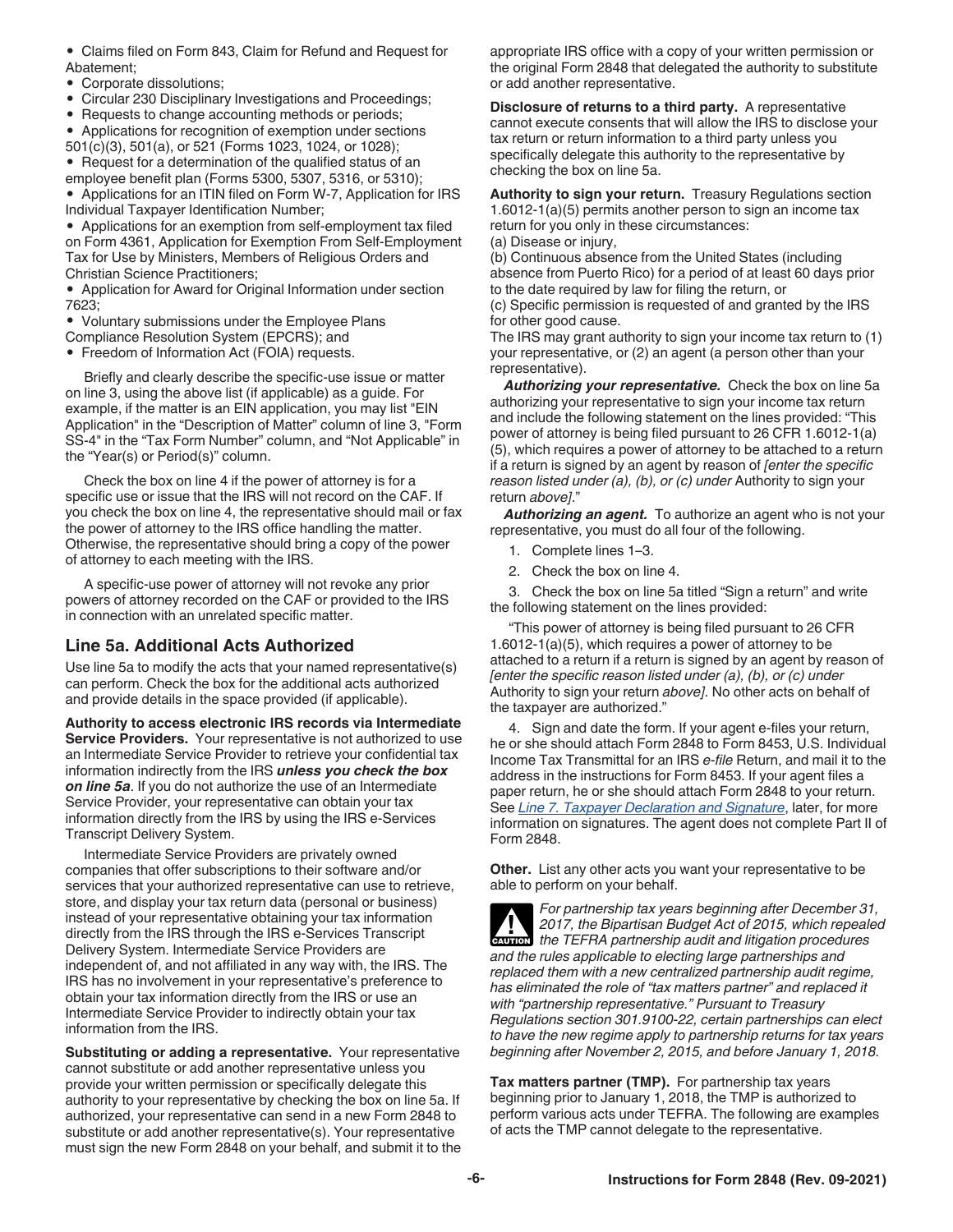<span id="page-6-0"></span>• Binding nonnotice partners to a settlement agreement under section 6224 (as in effect on December 31, 2017, prior to repeal) and, under certain circumstances, binding all partners to a settlement agreement under Tax Court Rule 248.

• Filing a request for administrative adjustment on behalf of the partnership under section 6227.

**Partnership representative.** For tax years beginning after December 31, 2017, unless the partnership is an eligible partnership that has elected out of the centralized partnership audit regime, the partnership is required to designate a partnership representative. The partnership representative (as defined in section 6223(a)) has the sole authority to act on behalf of the partnership under the centralized partnership audit regime. This authority includes agreeing to settlements and notices of final partnership adjustment, making elections under section 6226, and agreeing to an extension of the period for adjustments under section 6235. The partnership representative does not have to be a partner; however, his or her actions will bind the partnership and all partners of such partnership in dealings with the IRS under the centralized partnership audit regime.

#### **Line 5b. Specific Acts Not Authorized**

List the act or acts you do not want your representative(s) to perform on your behalf.

#### **Line 6. Retention/Revocation of Prior Power(s) of Attorney**

If the IRS records this power of attorney on the CAF system, it will generally revoke any earlier power of attorney previously recorded on the system for the same matter. If this power of attorney is for a specific use or is not recorded on the CAF, this power of attorney will only revoke an earlier power of attorney that is on file with the same office and for the same matters.

**Example.** You previously provided the IRS Office of Chief Counsel with a power of attorney authorizing Attorney A to represent you in a Private Letter Ruling (PLR) matter. Now, several months later you decide you want to have Attorney B handle this matter for you. By providing the IRS Office of Chief Counsel with a power of attorney designating Attorney B to handle the same PLR matter, you are revoking the earlier power of attorney authorizing Attorney A to represent you.

If you do not want to revoke any existing power(s) of attorney, check the box on line 6 and attach a copy of the power(s) of attorney. Filing Form 2848 will not revoke any Form 8821 that is in effect.

**Note.** If a newly designated PR for a BBA partnership wants to appoint a person as power of attorney to represent the PR in its capacity of PR for the BBA partnership, it must submit a Form 2848. This must be done even if that person was previously appointed power of attorney by a prior PR of the same partnership and year. Therefore, a new PR that wants to retain a prior power of attorney should not check the box on line 6 and should submit a new Form 2848 appointing the prior power of attorney.

#### **Line 7. Taxpayer Declaration and Signature**

*You must handwrite your signature on Form 2848 if you file it by mail or by fax. Digital, electronic, or typed-font*  **file it by mail or by fax. Digital, electronic, or typed-font<br>
<b>CAUTION** signatures are not valid signatures for Forms 2848 filed *by mail or by fax. If you use an electronic signature (see [Electronic Signatures](#page-1-0), earlier), you must submit your Form 2848 online (see [How To File](#page-0-0), earlier).*

**Individuals.** You must sign and date the power of attorney. If you filed a joint return, your spouse must execute his or her own power of attorney on a separate Form 2848 to designate a

representative. For taxpayer individuals who are under 18 years of age and cannot sign, the individual's parent or court-appointed guardian (with court documents) may sign on their behalf. Other individuals may sign for the taxpayer if a Form 2848 has been signed by the parent or court-appointed guardian authorizing them to sign on behalf of the taxpayer individual.

**Corporations or associations.** An officer with the legal authority to bind the corporation or association must sign and enter his or her exact title.

**Partnerships.** All partners must sign and enter their exact titles. If one partner is authorized to act in the name of the partnership, only that partner is required to sign and enter his or her title. A partner is authorized to act in the name of the partnership if, under state law, the partner has authority to bind the partnership. A copy of such authorization must be attached.

For purposes of executing Form 2848 in the case of a TEFRA partnership audit, the TMP must sign the Form 2848. See *[Tax](#page-5-0)  [matters partner \(TMP\)](#page-5-0)*, earlier.

For matters related to the centralized partnership audit regime, the partnership representative (or designated individual, if applicable) must sign the Form 2848. The title must be entered as "Partnership Representative" if the PR is an individual. If the designated individual is signing on behalf of an entity partnership representative, "Designated Individual of [name of Partnership Representative]" should be entered.

For dissolved partnerships, see 26 CFR 601.503(c)(6) (this does not apply to Forms 2848 executed by the PR or TMP under BBA or TEFRA, respectively).

**Estates.** If there is more than one executor, only one co-executor having the authority to bind the estate is required to sign. See 26 CFR 601.503(d).

**Employee plans.** If the plan is listed as the taxpayer on line 1, a duly authorized individual with the authority to bind the plan must sign and enter that individual's exact title. If the trust is the taxpayer on line 1, a trustee having the authority to bind the trust must sign with the title of trustee entered. Complete and attach Form 56, Notice Concerning Fiduciary Relationship, to identify the current trustee.

**All others.** If the taxpayer is a dissolved corporation, deceased individual, insolvent, or a person for whom or by whom a fiduciary (a trustee, guarantor, receiver, executor, or administrator) has been appointed, see 26 CFR 601.503(d).

**Note.** Generally, the taxpayer signs first, granting the authority and then the representative signs, accepting the authority granted. In this situation, for domestic authorizations, the representative must sign within 45 days from the date the taxpayer signed (60 days for authorizations from taxpayers residing abroad).

If the representative signs first, the taxpayer does not have a required time limit for signing.

### **Part II. Declaration of Representative**

The representative(s) you name must sign and date this declaration and enter the designation (for example, items (a)–(r)) under which he or she is authorized to practice before the IRS. Representatives must sign in the order listed in line 2. In addition, the representative(s) must list the following in the "Licensing jurisdiction (State) or other licensing authority" and "Bar, license, certification, registration, or enrollment number" columns unless noted otherwise.